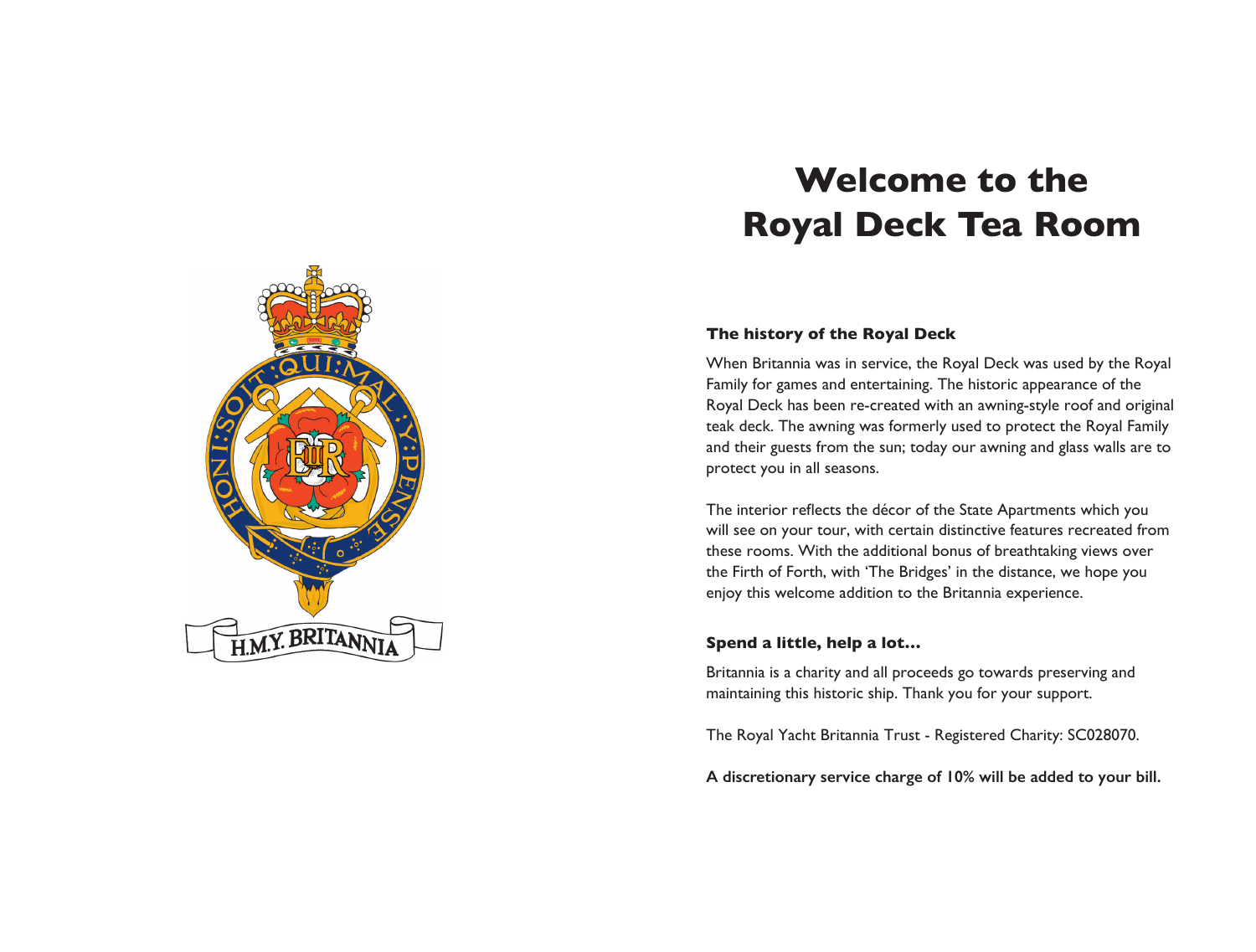#### *Food allergens and intolerances*

*Please let us know if you have any specific dietary or allergen requirements and we shall be delighted to assist you. Kindly note that our dishes are not produced in an entirely allergen-free environment.*

*We source our ingredients from local suppliers wherever possible with all our dairy products supplied by Graham's Family Dairy.* 

### *Allergens and intolerances guide*

*(GF) = Gluten free (N) = Contains nuts (DF) = Dairy free (V) = Vegetarian (VE) = Vegan*

## **Soups and sandwiches are served from 11.45am**

## **Moët Cream Tea special for two**

**Share a half bottle of Moët Imperial NV and each choose a freshly made sandwich from the list opposite and a scone or slice of cake with a pot of loose-leaf tea or a coffee. £60.00**

| <b>Cream Tea special for one</b>                                                                                                                                                                      |        |
|-------------------------------------------------------------------------------------------------------------------------------------------------------------------------------------------------------|--------|
| Enjoy a pot of loose-leaf tea or a coffee with a freshly made<br>sandwich of your choice accompanied by a scone/slice of cake<br>and a glass of Les Chaberts Sparkling Britannia Rosé from<br>France. | £28.50 |
| Enhance your Cream Tea experience by choosing a glass of<br>Moët Imperial NV in place of the Britannia Rosé.                                                                                          | £30.00 |

## **Britannia special**

| Soup and sandwich platter for one                                                                                                                    | £16.75 |
|------------------------------------------------------------------------------------------------------------------------------------------------------|--------|
| Select any soup and sandwich from the list opposite.<br>All platters are served with homemade smoked paprika<br>potato wedges and garlic mayonnaise. |        |

**Soups** (served with a warm bread roll and butter)

| The Galley's Daily Soup<br>Our soup changes daily, please ask your waiter for today's special.           | £7.25                          |
|----------------------------------------------------------------------------------------------------------|--------------------------------|
| Cream of Cullen Skink (GF)<br>Based on a traditional smoked haddock soup with potato and leeks.          | £7.25                          |
| Roasted vine plum tomato and red pepper (VE, DF, GF)                                                     | £7.25                          |
| Flat field mushroom, truffle and chive $(V, GF)$                                                         | £7.25                          |
| <b>Sandwiches</b>                                                                                        |                                |
| Salmon<br>Shetland oak smoked salmon, lemon and cracked black pepper<br>cream cheese on wholemeal bread. | £9.50                          |
| <b>Chicken</b><br>Chicken, cured bacon, horseradish and roquette on white bread.                         | £8.75                          |
| Ham<br>Ayrshire honey roasted ham, tomato and wholegrain mustard on<br>white bread.                      | £8.00                          |
| Egg<br>Organic egg mayonnaise and roquette on wholemeal bread. (V)                                       | £8.00                          |
| <b>Cheese</b><br>Mature cheddar, spring onion and mayonnaise with tomato<br>chutney on white bread. (V)  | £8.00                          |
| <b>Salads</b>                                                                                            |                                |
| Oak smoked salmon Caesar salad, gem lettuce, dried vine<br>tomato, croutons and Parmesan.                | £16.00                         |
| Parmesan Caesar salad, gem lettuce, dried vine tomato, croutons.                                         | £12.50                         |
| <b>Side dishes</b>                                                                                       |                                |
| Smoked paprika potato wedges<br>(VE, DF, GF)                                                             | Medium £4.00<br>£4.50<br>Large |
| <b>Bread roll and butter</b>                                                                             | £2.00                          |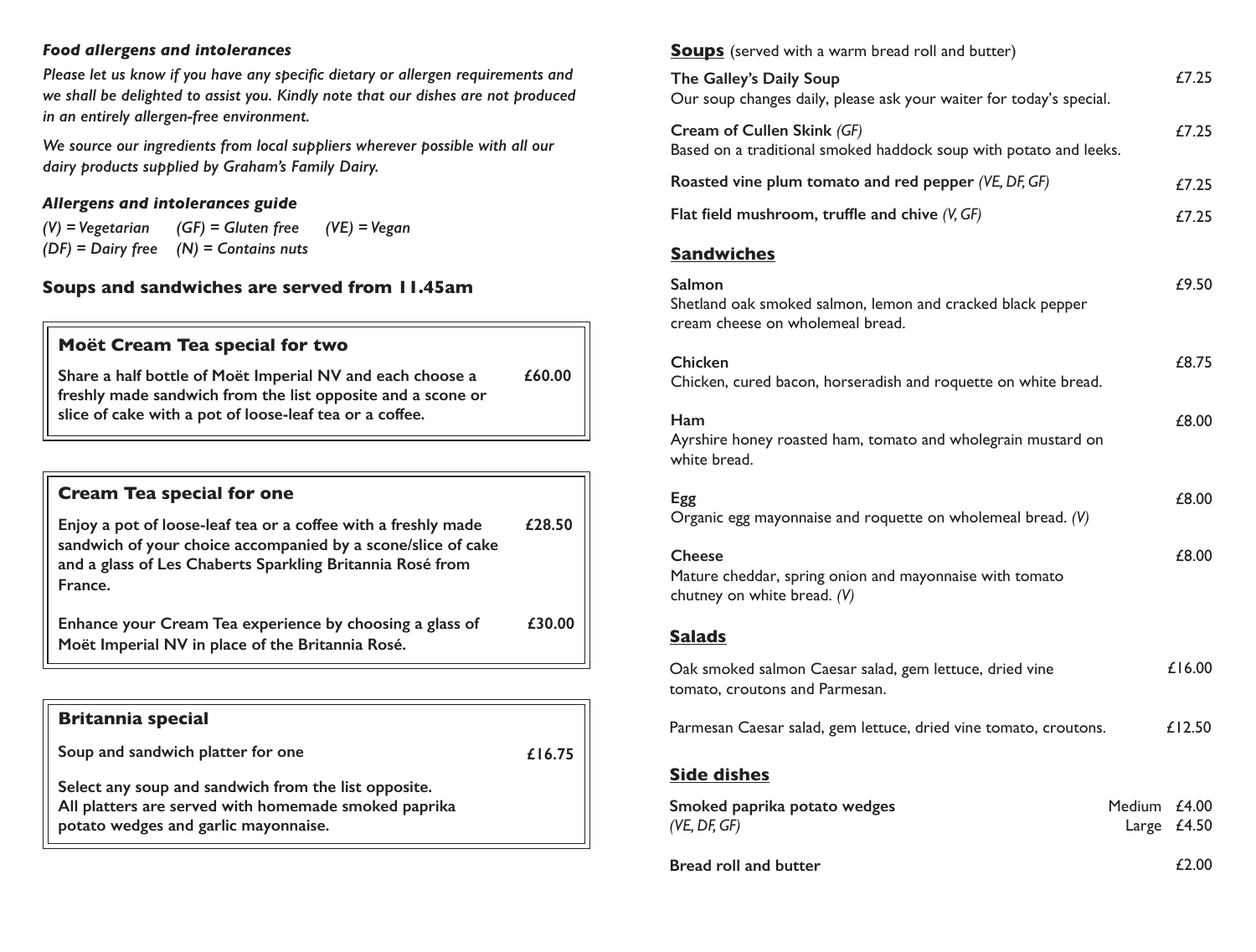## **Cakes & Scones**

*A selection of vegan, gluten-free or dairy-free cakes and scones are available. Please ask your waiter. All scones are freshly made on board and may contain nuts.*

| Plain, fruit or cheese scone<br>Your choice of a single plain or fruit scone served with Britannia<br>jam and a choice of clotted cream or butter. Alternatively, choose<br>a mature cheddar cheese scone.                      | £4.50 |
|---------------------------------------------------------------------------------------------------------------------------------------------------------------------------------------------------------------------------------|-------|
| Carrot cake<br>Britannia's own carrot cake with orange zest and a cream cheese<br>frosting.                                                                                                                                     | £6.65 |
| Lemon drizzle cake (N)<br>A light sponge cake with the tang of lemons and a drizzle of lemon<br>icing. One of Britannia's classic favourites!                                                                                   | £6.65 |
| Victoria sandwich cake<br>Named after Queen Victoria who favoured a slice of this sponge<br>cake.                                                                                                                               | £6.65 |
| Chocolate fudge cake<br>A chocoholic's dream! Moist sponge, topped with chocolate icing.                                                                                                                                        | £6.65 |
| Dundee cake<br>A traditional Scottish fruit cake rich in flavour, originating<br>in the nineteenth century.                                                                                                                     | £6.65 |
| Traditional trio of Porrelli ice cream<br>Made by the Porrelli family in Paisley since 1925. Choose three<br>scoops from the following selection of flavours: vanilla, chocolate,<br>strawberry, Scottish tablet and choc-mint. | £5.50 |
| Add one scoop to any cake                                                                                                                                                                                                       | £2.10 |

#### **A discretionary service charge of 10% will be added to your bill.**

## **Soft drinks**

| Fentimans Traditional Ginger Beer 275ml<br>Botanically brewed, a sparkling and fiery ginger beer.     | £3.75          |
|-------------------------------------------------------------------------------------------------------|----------------|
| <b>Fentimans Traditional Lemonade 275ml</b>                                                           | £3.75          |
| Coke, Diet Coke or Irn Bru 330ml                                                                      | £3.75          |
| <b>Appletiser 275ml</b>                                                                               | £3.75          |
| Orangina 250ml                                                                                        | £3.75          |
| Orange juice (glass)                                                                                  | £3.75          |
| Cox apple juice 250ml                                                                                 | £3.75          |
| Apple and elderflower juice 250ml                                                                     | £3.75          |
| Britannia sweetened iced tea<br>Freshly made on board and served with lemon.                          | £3.75          |
| Highland Spring still or sparkling water 330ml<br>Highland Spring still or sparkling water I litre    | £3.00<br>£4.85 |
| <b>Milkshake</b><br>Choose from four delicious flavours: banana, strawberry,<br>vanilla or chocolate. | £3.15          |

## **Antony Gormley sculpture**

The sculpture of a man that is situated at the end of the old pier is by British artist, Sir Antony Gormley, OBE. You can see the sculpture from the entrance to the Tea Room.

The work is part of a project by Gormley and the National Galleries of Scotland whose enigmatic work draws attention to the significant natural environment of the Water of Leith. Sir Antony Gormley won the Turner Prize in 1994 and, in 1997, created the Angel of the North.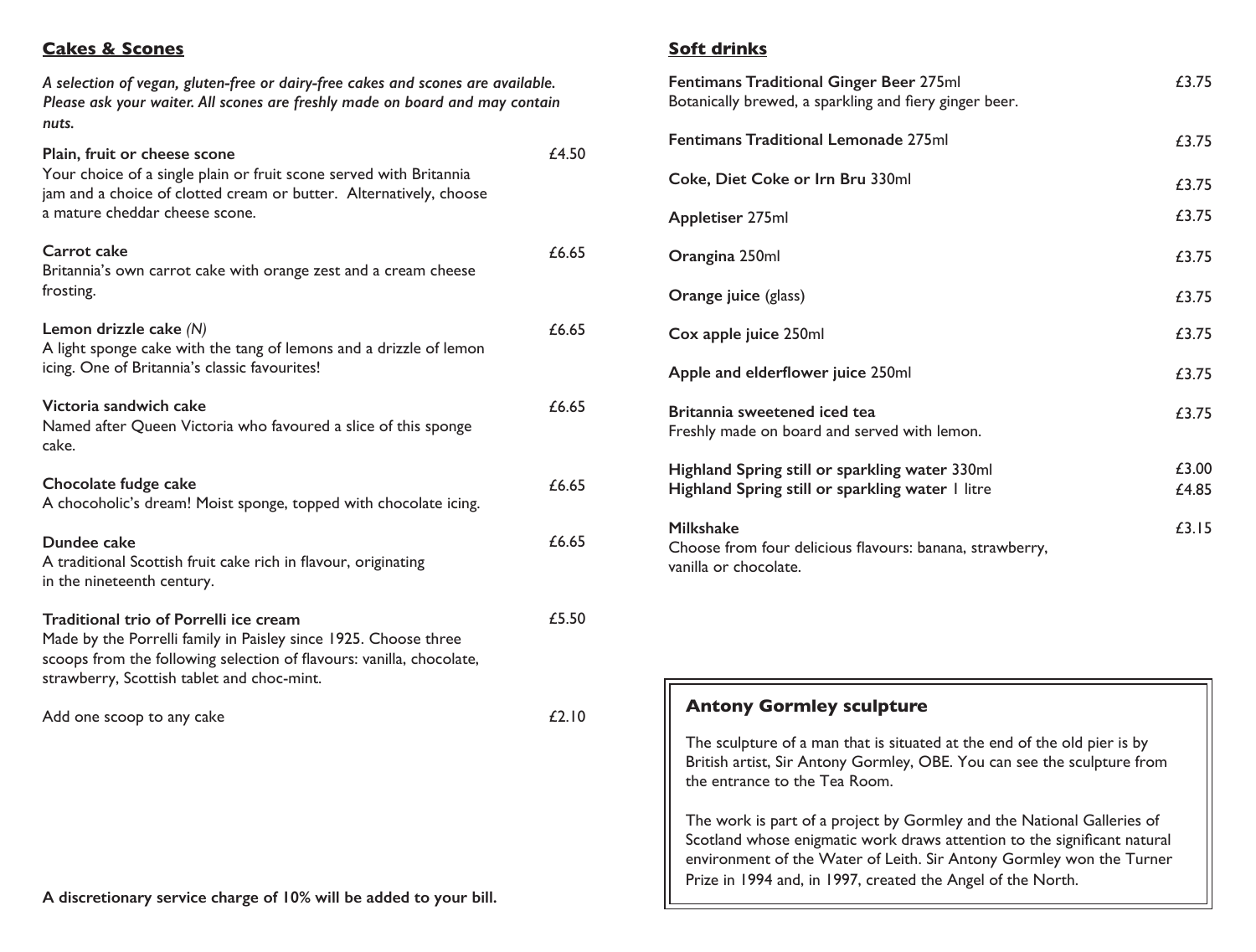## **Tea & infusions**

*Our teas and coffees are supplied by Brodies of Musselburgh with our loose-leaf teas supplied by PekoeTea, an independent Edinburgh company.*

## **Loose-leaf Tea**

**Scots Earl Grey** With a hint of Scottish heather, this tea has a natural essence of bergamot.

**Breakfast Blend** Indian tea with full malty flavours with a rich dark liquor.

**Kenilworth** High grade Orange Pekoe tea from Sri Lanka which is sweet and mellow.

**Jasmine Tea** This tea is a high grade Green Tea from the Fujian Province of China.

**Gopaldhara TGBOP Second Flush Darjeeling** Rich and fragrant tea, harvested high in the foothills of the Himalayas.

**Chai Black** Warming, decadent blend of premium black teas and whole spices.

**Berry Hibiscus** Floral and vibrant handmade blend to excite the taste buds.

**Chamomile Flowers** Calming and delicate herbal infusion with syrup-sweet notes.

**Green Tea** A high quality green tea with a fresh, elegant flavour.

**Peppermint** Refreshing, naturally caffeine-free infusion of fresh peppermint leaves.

## **Pot of tea for one**

£4.00

£4.25

**Famous Edinburgh** (Sri Lanka & Kenya) A Ceylon based tea. Light, bright and refreshing with a full character.

**Ceylon decaffeinated** (Sri Lanka)

*A selection of teas and Britannia's 'Royal Blend' coffee blend are available in our Gift Shop.*

## **Coffee & Hot Drinks**

*We use only the finest pure arabica coffee beans to create a perfect, rich and smooth coffee with distinction, supplied by Brodies. We also offer all the below drinks made with decaffeinated coffee.*

| <b>Espresso</b>                                                                                                                                                      | £3.85             |
|----------------------------------------------------------------------------------------------------------------------------------------------------------------------|-------------------|
| <b>Espresso Macchiato</b><br>An espresso with a dollop of light foamed milk.                                                                                         | £3.85             |
| Regular<br>£3.95<br>Americano<br>A shot of espresso topped with hot water.                                                                                           | Large<br>£4.10    |
| £3.95<br>Cappuccino<br>This popular style consists of equal thirds espresso, steamed milk<br>and foamed milk, with a chocolate dusting.                              | £4.10             |
| £3.95<br>Caffé Latte<br>Espresso topped with steamed milk and finished with<br>a thin layer of foam.                                                                 | £4.10             |
| £3.95<br>Mocha<br>A caffé latte with an added portion of liquid chocolate, creating a<br>delicious chocolate and coffee combination.                                 | £4.15             |
| <b>Whisky Hot Toddy</b><br>Created using Glenmorangie 10 year old Whisky and Green<br>Ginger wine with honey and lemon.                                              | £7.00             |
| <b>Bonnie Prince Charlie Special Coffee</b><br>An alcoholic winter warmer, infused with Drambuie liqueur with<br>a sweet, honeyed Scotch flavour, topped with cream. | £7.75             |
| <b>Baileys Hot Chocolate</b><br>Simple yet indulgent! Luxurious hot chocolate mixed with Baileys<br>Original Irish Cream.                                            | £7.00             |
| <b>Hot Chocolate</b><br>The classic blend of melted chocolate and milk. If desired, this<br>can be served with marshmallows.                                         | £4.00             |
| Why not try a flavoured syrup with your hot drink?<br>Chai, Mint, Cinnamon, Hazelnut, Vanilla or Caramel.                                                            | £0.30<br>per shot |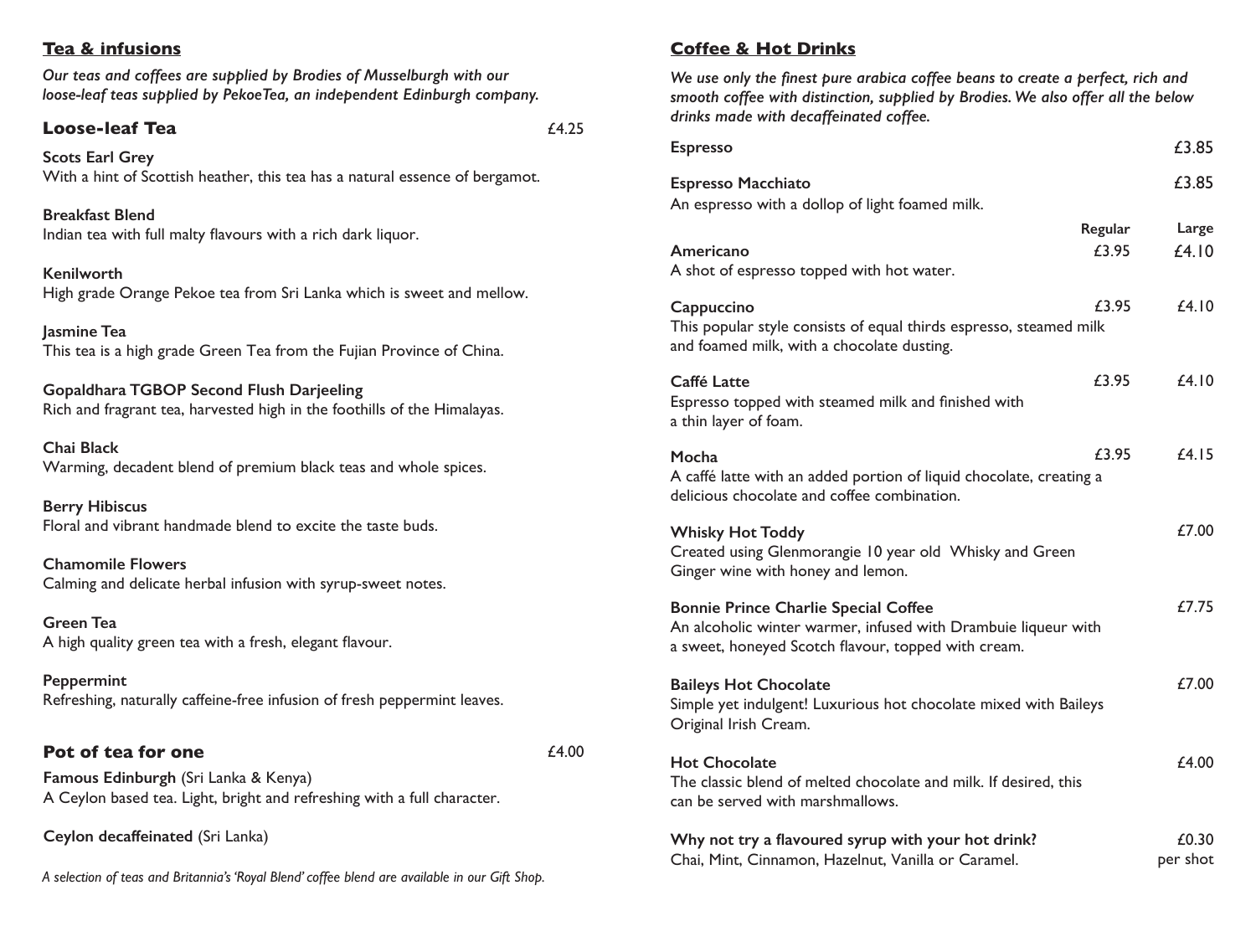

*The Maison Moët & Chandon has been a supplier of the British Crown since 1893, under the reign of Queen Victoria.*

|                                                                                                           | <b>Glass</b> | 1/2 Bottle | <b>Bottle</b> |
|-----------------------------------------------------------------------------------------------------------|--------------|------------|---------------|
| Moët Imperial NV                                                                                          | £13.50       | £37.50     | £75.00        |
| Moët Rose                                                                                                 |              |            | £75.00        |
| <b>Veuve Clicquot Yellow Label NV</b>                                                                     |              |            | £85.00        |
| <b>R</b> de Ruinart NV                                                                                    |              |            | £100.00       |
| Moët Vintage 2006                                                                                         |              |            | £125.00       |
| Les Chaberts Britannia Sparkling Rosé<br>This delicate French wine has a subtle<br>and refined fragrance. | £12.00       |            | £50.00        |
| <b>Champagne cocktails</b>                                                                                |              |            |               |
| <b>Kir Royal Cocktail</b><br>A Champagne cocktail, made with crème de cassis<br>and Moët Champagne.       |              |            | £14.50        |
| <b>Dubonnet Cocktail</b><br>Dubonnet wine and Moët Champagne mixed with pomegranate<br>syrup.             |              |            | £14.50        |
| <b>Britannia Mimosa</b><br>Moët Champagne mixed with fresh orange juice.                                  |              |            | £14.00        |

| <b>White wine</b>                                                                                                                                                                                     | 175ml  | 250ml  | <b>Bottle</b> |
|-------------------------------------------------------------------------------------------------------------------------------------------------------------------------------------------------------|--------|--------|---------------|
| Le Petit Oiseau Blanc, IGP Cotes de<br>Gagogne, France<br>A delightful crisp, dry white wine from the<br>Gascony region of southwest France. Produced<br>from perfectly ripe Colombard grapes.        | £7.00  | £9.25  | £23.00        |
| Rosario Sauvignon Blanc, Chile<br>Lively citrus and tropical fruit flavours<br>with a hint of cut grass.                                                                                              | £8.00  | £10.00 | £24.00        |
| Crystalline Chardonnay, South Africa<br>This wine gives notes of lime, green apple and<br>stone fruit.                                                                                                | £8.75  | £11.50 | £30.00        |
| White wine spritzer<br>A refreshing combination of white wine and<br>soda water served over ice.                                                                                                      | £8.00  |        |               |
| <b>Rosé wine</b>                                                                                                                                                                                      |        |        |               |
| <b>Cabernet Sauvignon Rosé</b><br>A bright pink colour of medium intensity.<br>Notes of citrus, strawberries and cranberries.<br>Fresh on the palate, with light sweetness and<br>great persistence.  | £7.00  | £9.50  | £24.00        |
| <b>Red wine</b>                                                                                                                                                                                       | l 75ml | 250ml  | <b>Bottle</b> |
| Puertas Antiguas Shiraz, Chile<br>A soft Shiraz with black fruit, violet notes and<br>a hint of peppery spice.                                                                                        | £8.00  | £9.50  | £24.00        |
| Le Petit Oiseau Rouge, IGP Pays d'Herault,<br><b>France</b><br>A soft and juicy red from the Languedoc region<br>in the South of France. The wine is full of red<br>berry fruit and a touch of spice. | £8.00  | £9.50  | £24.00        |